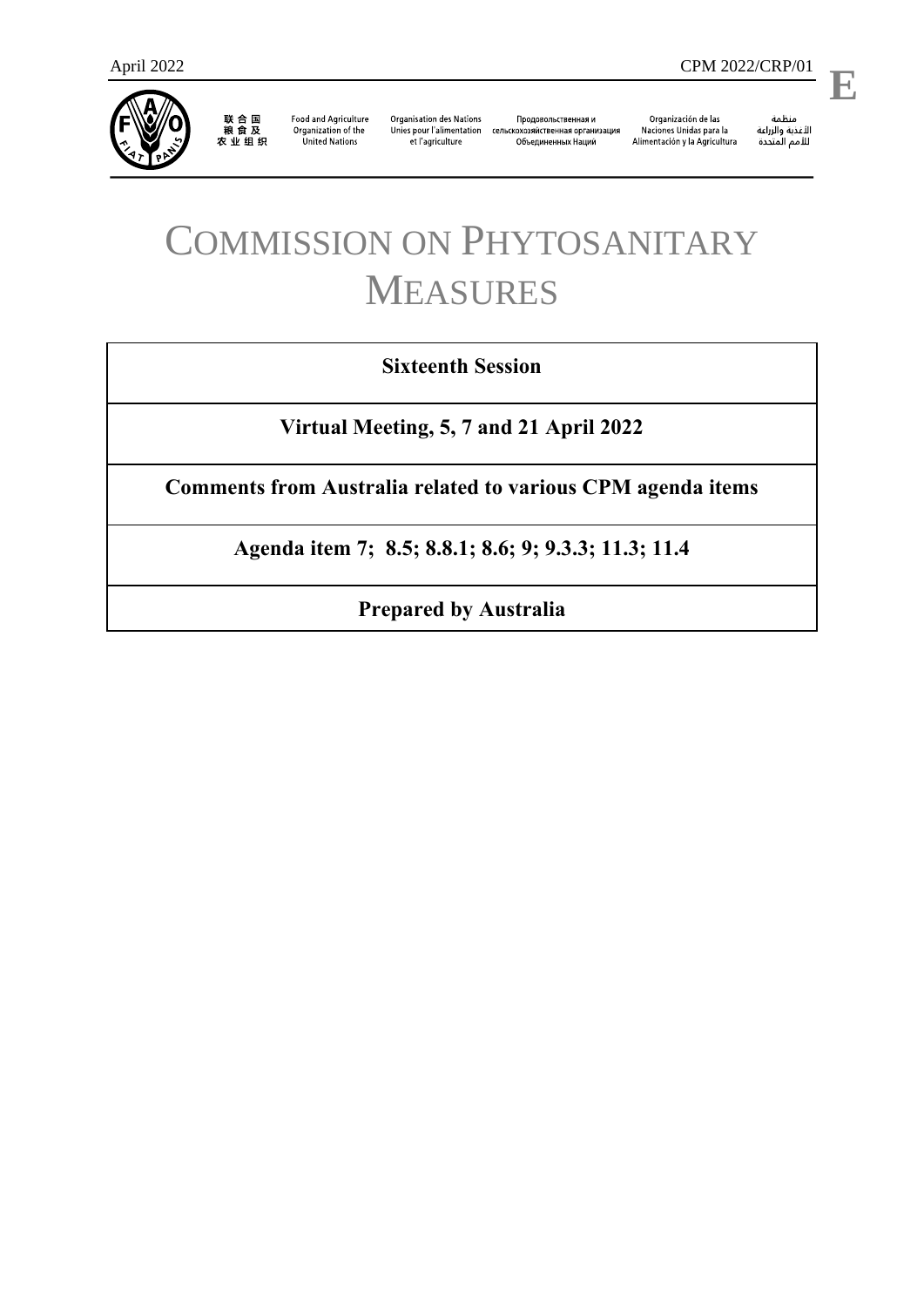Australia welcomes the opportunity to submit this Conference Room Paper to allow for interventions that would normally be presented verbally at a face-to-face CPM meeting, to be presented to Contracting Parties as we meet in this virtual format for CPM-16.

#### **Item 7 – Secretariat report**

Australia notes The IPPC Secretariat report and thanks the Secretariat for their continued dedication and effort to the work of the IPPC.

Engagement with the multitude of parties has been particularly challenging over the past couple of years and the Secretariat has done a good job adapting to the changed circumstances and introducing new ways of working to ensure that the work continues as smoothly as possible.

#### **Item 8.5 – The IPPC Secretariat and One Health**

Australia acknowledges the linkage between human, animal, plant and environmental health. However, Australia considers that the inclusion of plant health into One Health may weaken the status of plant health and the resources available to it.

Australia is comfortable for the IPPC Secretariat to continue its participation as an observer in the FAO One Health discussions.

In line with discussions at SPG 2021, Australia agrees that the IPPC Secretariat's work commitments should continue to strictly align with the IPPC Strategic Framework. This includes limiting involvement with One Health committees to the required FAO groups and groups linked to plant health, to ensure that Secretariat resources are directed to the core business of the IPPC. The Secretariat should keep a 'watching-brief' on One Health developments report back to the CPM, SPG and Bureau.

#### **Item 8.8.1 – Recommendations and report from the CPM Focus Group on Pest Outbreaks Alert and Response Systems**

Australia appreciates the effort that the Focus Group on Pest Outbreak Alert and Response Systems (POARS) has dedicated to investigating how global pest response systems can be improved.

Australia considers that the conversation on how to better prepare for emerging plant pests has been very useful but considers that the proposed scope of the POARS would be better addressed through alternative arrangements, including through the FAO regions and Regional Plant Protection Organisations (RPPOs). The proposed POARS relies heavily on pest reporting, which is already part of the National Reporting Obligations (NROs) and an area identified as a weakness for many contracting parties. Further, the proposed POARS Steering Group has significant budget implications and potential overlap with existing initiatives.

For these reasons, Australia does not agree to the establishment of the POARS Steering Group to advance the POARS workplan.

Instead, we suggest that the IPPC consider supporting the same model that has been shown to work for fall armyworm and banana wilt disease TR4, which uses technical working groups to gather information and develop supporting materials for specific emerging pests.

Alternatively, a Steering Group could be established that is tasked to explore solutions to the issues identified at SPG 2021 rather than to continue to progress the POARS workplan. Namely, the Steering Group should explore how contracting parties will be incentivised to report in the proposed POARS and how POARS will complement existing initiatives such as the Emergency Centre for Transboundary Plant Pests (ECTPP).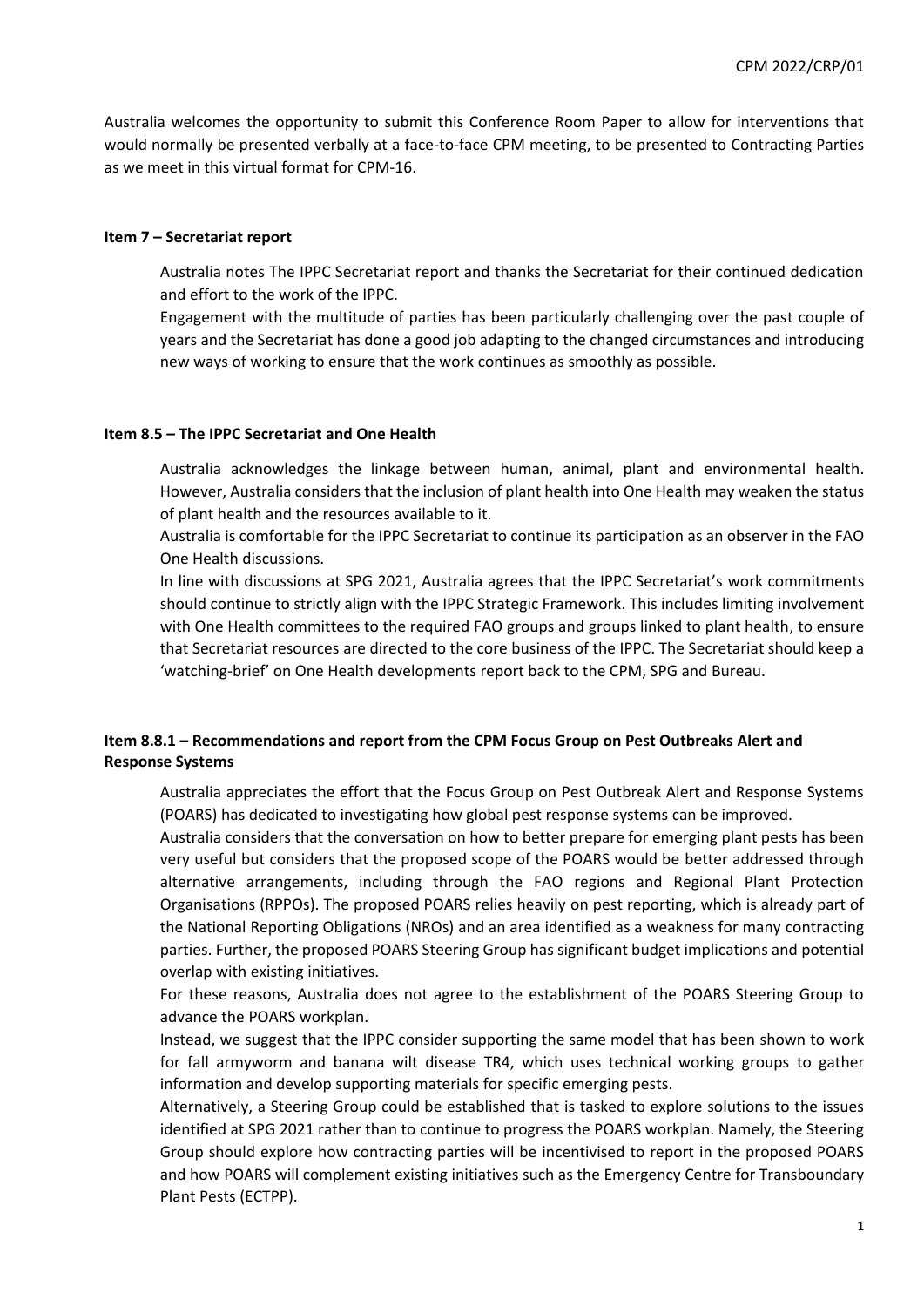#### **Item 8.6 - Proposed establishment and draft ToR CPM Focus Group on Sea Containers**

Australia has supported and would like to congratulate the Sea Container Task Force (SCTF) on the important work accomplished and strongly supports the continuation of work by the IPPC to improve global sea container cleanliness through the establishment of a CPM Sea Container Focus Group.

Sea container cleanliness and contaminating pests are a major phytosanitary issue responsible for a significant proportion of pest interceptions in global trade. To continue our work to fulfill the IPPC mission of 'protecting global plant resources from the introduction and spread of plant pests' it is imperative that we continue to work towards an appropriate solution to this complex issue.

The SCTF was a successful mechanism to understand the concerns and constraints faced by industry and to work together with industry to investigate a solution to this multifaceted matter.

Australia notes the difficulty faced by the SCTF in agreeing on an industry-led solution and therefore considers, it would not be appropriate for the Sea Container Focus Group to use the same mechanism to try to achieve a different outcome.

As a result of the efforts of the SCTF, the position of industry is now well understood. Australia considers that industry consultation for this second stage of work under the Focus Group would be more productively achieved through consultation at the global sea container workshop proposed for September 2022 and through designated sessions throughout the course of the work, rather than through direct industry participation in the Focus Group.

Australia accepts however that other contracting parties may feel strongly about the inclusion of industry in the Focus Group. Thus, Australia agrees to approve the ToR of the Focus Group provided that the proportion of industry membership is significantly reduced and contracting parties hold the balance in the Focus Group.

Australia considers that this approach would assist progression towards the goals of the SCTF while keeping industry engaged and their interests considered.

#### **Item 9 – Standard Setting**

Australia thanks the Standards Committee and the supporting secretariat staff for the work achieved under difficult circumstances again this past year.

Australia supports adoption of the Draft International Standards for Phytosanitary Measures (ISPMs), Annexes and the CPM Recommendation presented to this CPM-16 meeting.

#### **Item 9.3.3 - Standards Committee recommendations to the CPM:**

Australia strongly supports the proposal to establish a CPM Focus Group on Food and other Humanitarian Aid to progress the globally important issue of the safe provision of food and other humanitarian aid.

Australia considers the development of a standard and other supporting material on safe aid is a high and urgent priority, due to:

- $\circ$  The current real and experienced increase in natural and other disasters due to climate change and other world events;
- o The historical examples of plant pests introduced through aid;
- $\circ$  The tendency for disasters to disproportionally affect countries and fellow contracting parties that are already vulnerable from a food security perspective.

Additionally, safe aid and food security are highly relevant to the IPPC's consideration of the impacts of climate change, as well as the FAO's broader sustainable development goals including SDG 2: Zero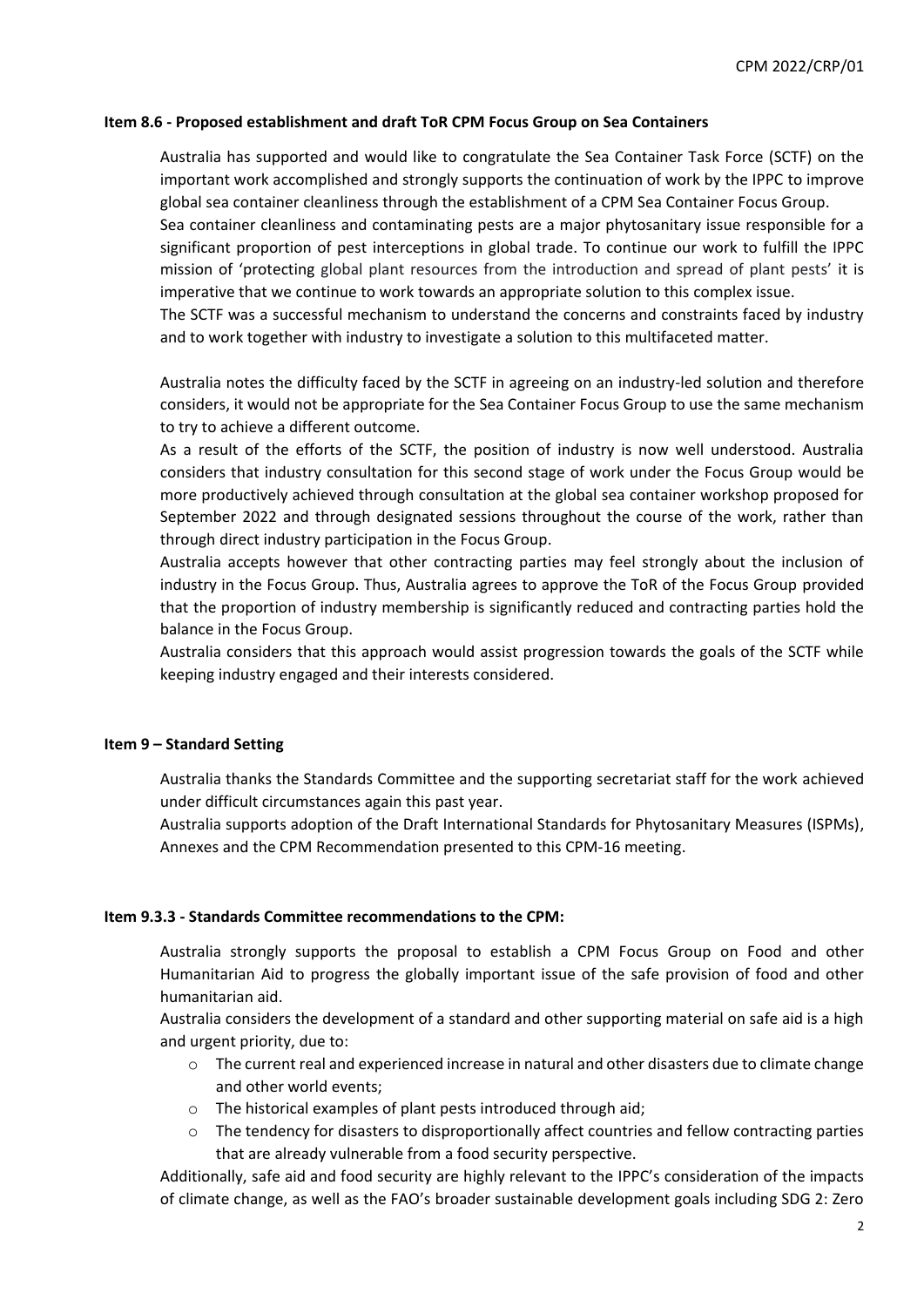hunger, especially for regions that are seeing a higher frequency of natural disasters and a subsequent increase in shipments of aid.

Australia appreciates that the PPPO's 2021 Call for Topics submission for development of a standard to support this issue is being given additional consideration by the CPM. Although we appreciate there may be some concerns about the number of Focus Groups already established, safe aid is a high priority issue for the Pacific and many other regions. Thus, this should not be a deciding factor when addressing this important topic.

#### **Item 11.1 – Report Implementation and Capacity Development Committee**

Australia strongly supports the important work of the Implementation and Capacity Development Committee (IC) and thanks all members and experts for their continued efforts and contributions. The development of a new webpage containing all published IPPC guides and training materials is an excellent initiative. Given the central importance of this material in supporting contracting parties to meet their obligations under the IPPC, Australia considers navigation and access to the IC materials could be improved to ensure they are easier to find, particularly for users not familiar with the IC. Australia considers one option could be linking the materials more directly with the ISPMs they support. Australia is willing to discuss this further with the Secretariat, if desired.

Paper 11.1 proposes removal of some of the topics listed in the IC workplan, though they remain an ongoing part of the IPPC work, namely the Strengthening Pest Outbreak Alert and Response Systems (POARS) project and the PCE modernisation project. Australia seeks clarification from the IPPC Secretariat on where these projects will sit in future and what oversight these projects will receive if not through the IC, prior to agreeing to the removal of these topics from this list.

### **Item 11.4. Phytosanitary Capacity Evaluations (PCE)**

The Phytosanitary Evaluation (PCE) is a valuable tool for the review of a country's phytosanitary system, to identify gaps and provide recommended actions for improvement of the system. This is an integral mechanism for IPPC contracting parties and can support greater progress towards the goals of the IPPC.

Whilst the PCE is a useful tool which is fundamental for capacity development, improved access and flexibility in the use of the PCE is required for contracting parties to better realise the benefits of the PCE. To improve uptake and to allow contracting parties to make more regular use of the tool, a more open and flexible access mechanism is requested.

(*Recommendation 1*) Australia notes the procedure for PCE facilitator certification. Australia considers that the use of a certified facilitator should be the decision of the NPPO and should not be a requirement for the use of the PCE tool which was originally designed as a self-assessment tool.

(*Recommendation 2*) Australia notes that work will begin to develop a Phytosanitary Capacity Evaluation facilitators training course. Australia suggests this work is better initiated following the findings of the PCE desktop review to ensure that the development of the training is able to accommodate the findings and decisions regarding any changes in scope to the PCE tool.

(*Recommendation 3*) Australia notes the Confidentiality Agreement, though does not consider this to be an impediment to appropriate consideration of the requests made by Australia and New Zealand in their joint paper to SPG 2021 as well as the issues discussed in the CPM-16 conference paper 'Proposal for expanding the use of the PCE Tool'.

(*Recommendation 4*) Australia notes that a desk study on the Phytosanitary Capacity Evaluation will be undertaken. Australia has submitted a CPM conference paper 'Proposal for expanding the use of the PCE Tool' to share views and requested inclusions for this review.